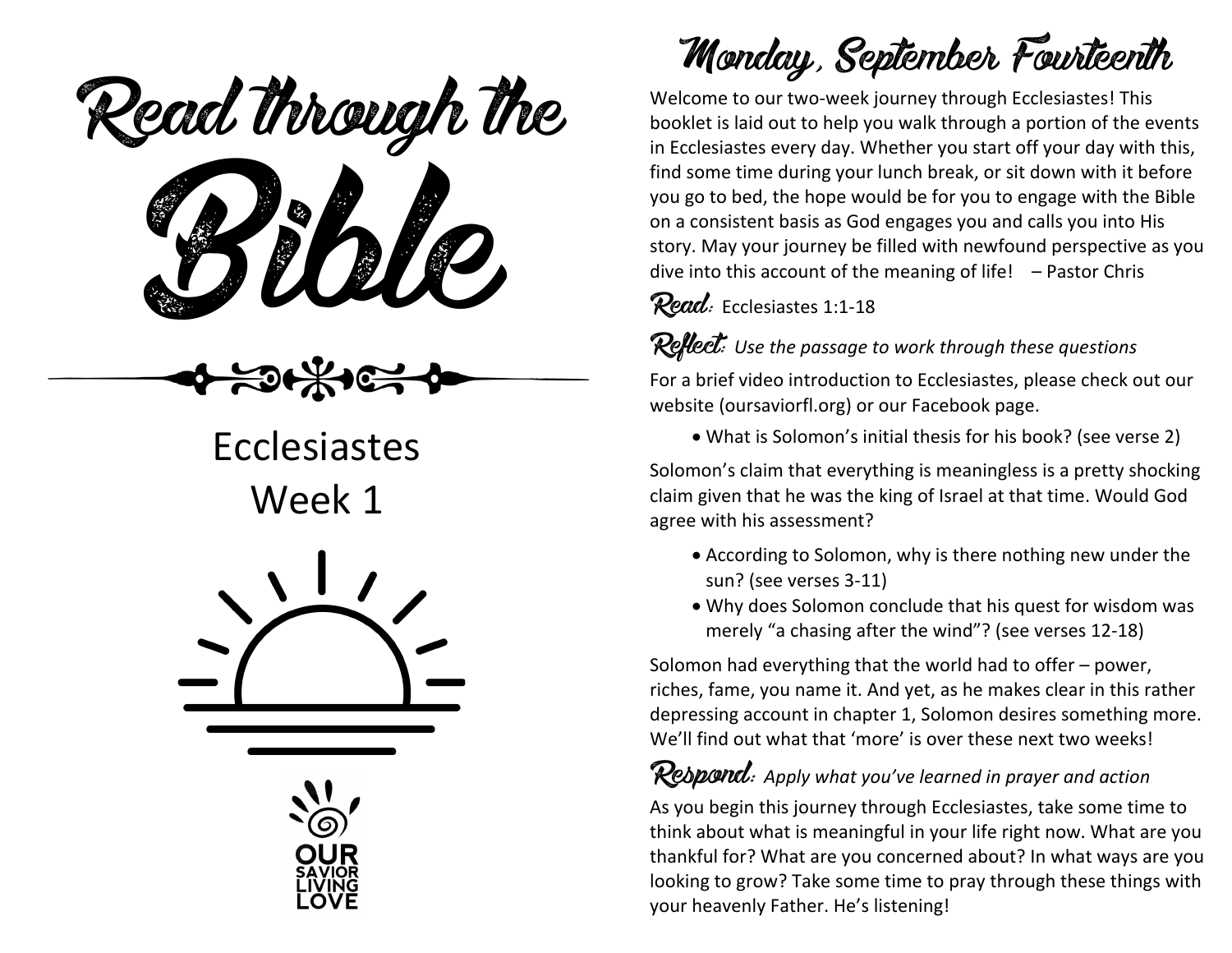# Tuesday, September Fifteenth

Did you know that over the next 10 years, it is estimated that a couple hundred thousand people will be moving to the Tampa Bay area? That may seem like a crazy estimate, but when you think about it for a minute, our area truly has a lot to offer: sun, beaches, professional sports teams, restaurants, museums, and let's not forget, Mazzaro's Italian Market! With so many pleasures all nearby, it's no wonder that Florida is one of the fastest growing states. In today's passage, Solomon talks about his experiences with life's pleasures and provides another sobering conclusion.

### Read: Ecclesiastes 2:1-26

#### Reflect: *Use the passage to work through these questions*

- How did Solomon feel after experiencing all of the pleasures that life had to offer? (see verses 1-11)
- While Solomon concluded that it was better to be wise than to be foolish, what did he realize would happen to both the wise person and to the fool? (see verse 16)
- Why does Solomon find work to be meaningless? (see verses 17-21)

Solomon realized that storing up treasures on earth was meaningless because once he died, somebody else would take possession of his treasures, and who knows what she or he would do with them. This is why Jesus tells us to store up our treasures in heaven instead (see Matthew 6:19-21). As Christians, our faith in Jesus provides us with meaning in a seemingly meaningless world!

• Who does Solomon believe is the source of what we experience on earth? (see verses 24-25)

### Respond: *Apply what you've learned in prayer and action*

Think about the pleasures in life that you are currently chasing after. How does they satisfy you? How do they fall short? Consider removing one of those pleasures from your life this week and replacing it with some meaningful time in prayer.

# Wednesday, September Sixteenth

What's your favorite season? Summer? Fall? Winter? Spring? Six days from now, we will officially leave Summer behind and step into Fall. This change in season will also mean many changes in our daily lives too – from a lower power bill (hopefully!) to an increase in consumption of pumpkin spice flavored goodies. In today's passage, Solomon discusses the many seasons that we experience throughout our lifetimes.

## Read: Ecclesiastes 3:1-22

Reflect: *Use the passage to work through these questions*

• According to Solomon, what sorts of seasons do we experience in life? (see verses 2-8)

Notice the variety of seasons that Solomon lists, but also consider the monotony as denoted by the continual use of the word 'time.'

• What does Solomon mean that God has "set eternity in the human heart"? (see verse 11)

As His created beings, God has placed a longing and an awareness for the eternal on our hearts. Perhaps this was why Solomon was desiring something more than the pleasures and toils of earth.

• How does Solomon's question in verse 21 demonstrate his struggle to find meaning in this life and the next?

Today, we don't have to wonder what will happen when we die because God has graciously revealed to us that those who believe in Jesus will not perish. Instead, we will experience eternal life (John 3:16).

### Respond: *Apply what you've learned in prayer and action*

Consider the 'season' of life you are in right now. How have you seen God at work during this time? Take some time to thank Him and praise Him for being with you in both the good seasons and the not-so-good seasons of life.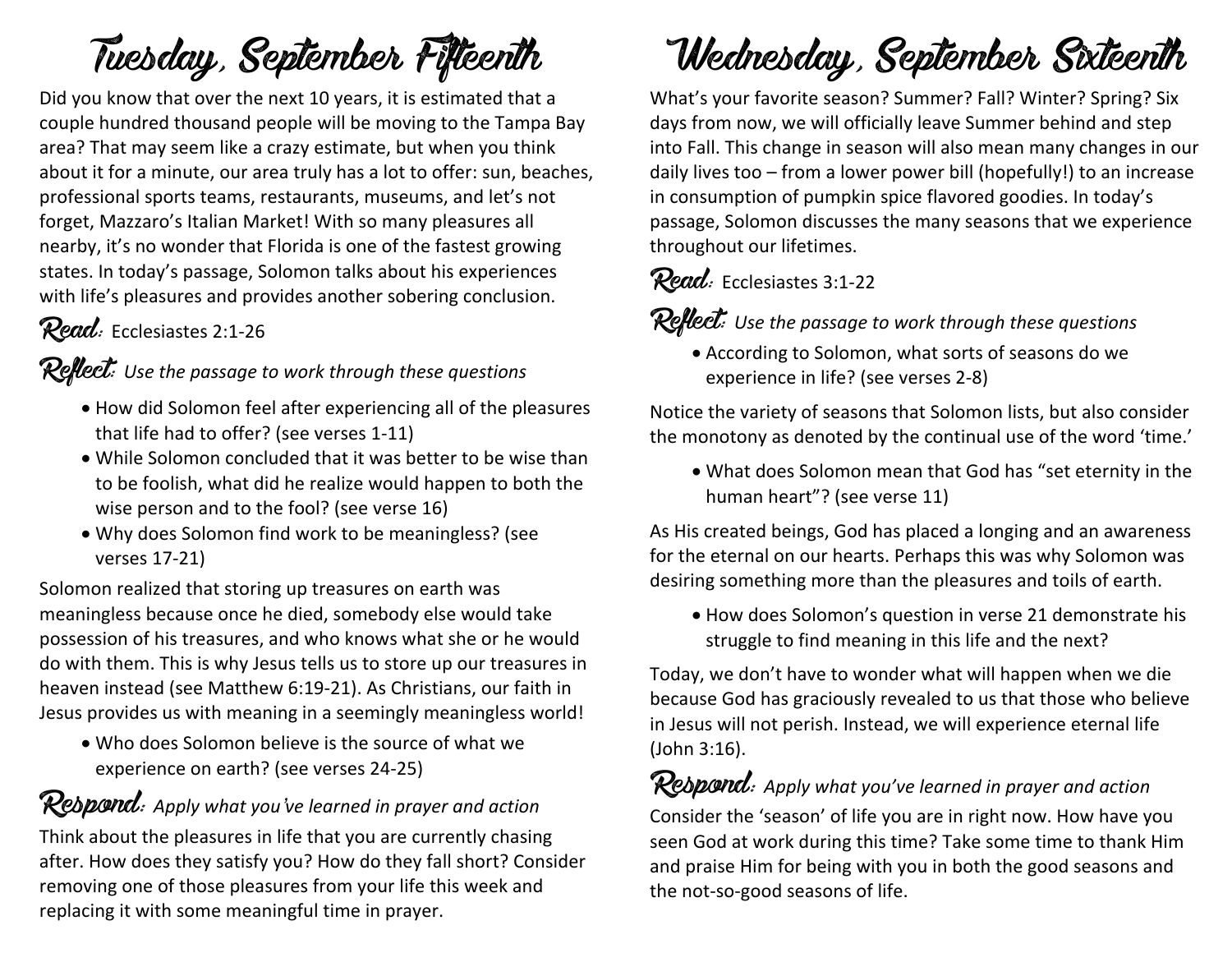# Thursday, September Seventeenth

When God created the heavens and the earth, every time He created something, He saw that it was good. But when God created Adam, He noticed that something was not good – Adam needed a relationship. Since that time, God has shown time and time again that He prioritizes relationships. In today's passage, Solomon also speaks to the value of relationships.

## Read: Ecclesiastes 4:1-16

Reflect: *Use the passage to work through these questions*

- Why does Solomon say that the dead and the unborn are better off than those who are alive? (see verses 1-3)
- What did Solomon observe in regard to someone achieving success? (see verse 4)

Solomon observed that those who work hard and are successful oftentimes attract envy from those around them. In this sense, if hard work and success only attract jealousy and hatred, what incentive is there to continue doing these things? Consider, for example, a young lady who grows up in poverty. In her teenage years, she works hard to be able to go to college only to have her family members ridicule her and put her down for it. With jealousy and hatred abounding from people who are supposed to support and encourage her, what incentive does she have to keep going?

• How does Solomon affirm the importance and power of relationships? (see verses 7-12)

For perhaps the first time in his book, Solomon finds something that is not meaningless – relationships! Specifically, he finds value in the companionship and friendship that comes about when two or more people are gathered together.

Respond: *Apply what you've learned in prayer and action* Especially amidst this pandemic, we are reminded that God created us to be in relationship with Him and with those around us. Take some time today to contact someone you care for.

# Friday, September Eighteenth

This past summer, a Tennessee state senator was charged with stealing more than \$600,000 in federal grant money in order to pay for personal expenses like her wedding, honeymoon, and later on, her divorce. The money was supposed to fund a nurse training program, but the state senator transferred the cash instead to her own personal accounts. So, how exactly did she get caught? The Health and Human Resources department of Tennessee received an anonymous tip back in 2016 from someone with proof that she had purchased a \$550 Louis Vuitton handbag with the grant money. In today's passage, Solomon points out how this sort of corruption is nothing new under the sun.

### Read: Ecclesiastes 5:1-20

Reflect: *Use the passage to work through these questions*

• According to Solomon, what should you do if you make a vow to God? Why might it be better to not make a vow at all? (see verses 4-7)

Jesus echoed Solomon's sentiment in Matthew 5:33-37 by calling on people not to take an oath, but rather to respond with a simple 'yes' or 'no.'

- What should people not be surprised by? (see verses 8-9)
- What problem does Solomon present for those who love money and wealth? (see verse 10)

British Old Testament scholar Derek Kidner provides great insight into this problem: "If anything is worse than the addiction money brings, it is the emptiness it leaves. Man, with eternity in his heart, needs better nourishment than this."

# Respond: *Apply what you've learned in prayer and action*

What sort of value do you place on money and wealth? How do Solomon's words encourage you to guard against the dissatisfaction that can come about from not having "enough"?